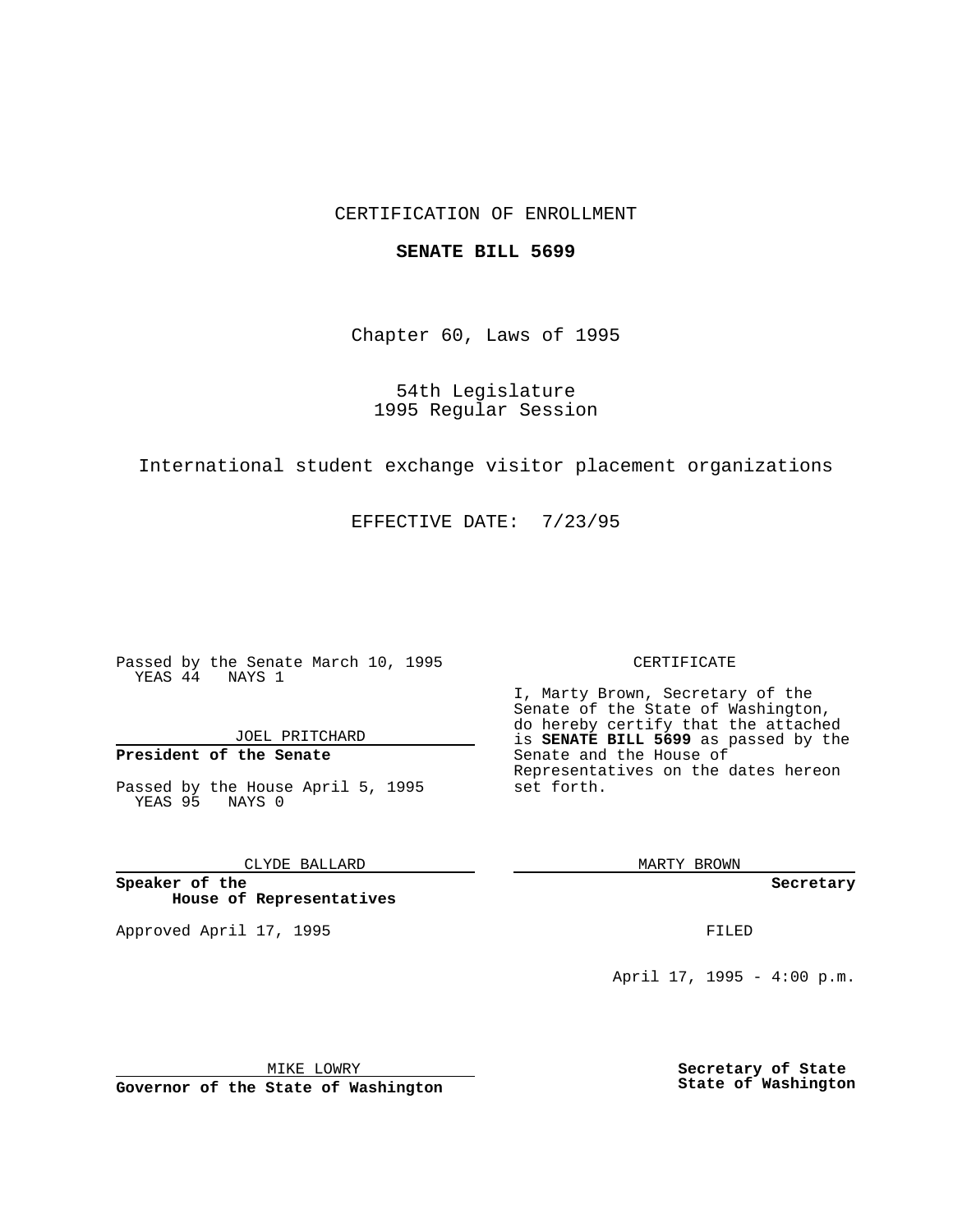# **SENATE BILL 5699** \_\_\_\_\_\_\_\_\_\_\_\_\_\_\_\_\_\_\_\_\_\_\_\_\_\_\_\_\_\_\_\_\_\_\_\_\_\_\_\_\_\_\_\_\_\_\_

\_\_\_\_\_\_\_\_\_\_\_\_\_\_\_\_\_\_\_\_\_\_\_\_\_\_\_\_\_\_\_\_\_\_\_\_\_\_\_\_\_\_\_\_\_\_\_

Passed Legislature - 1995 Regular Session

**State of Washington 54th Legislature 1995 Regular Session**

**By** Senators Fraser, Prince and Rasmussen; by request of Secretary of State

Read first time 02/01/95. Referred to Committee on Education.

1 AN ACT Relating to international student exchange visitor placement 2 organizations; and amending RCW 19.166.030 and 19.166.040.

3 BE IT ENACTED BY THE LEGISLATURE OF THE STATE OF WASHINGTON:

4 **Sec. 1.** RCW 19.166.030 and 1991 c 128 s 3 are each amended to read 5 as follows:

6 (1) All international student exchange visitor placement 7 organizations that place students in public schools in the state shall 8 register with the secretary of state.

9 (2) Failure to register is a violation of this chapter.

10 (3) Information provided to the secretary of state under this 11 chapter is a public record.

12 (4) Registration shall not be considered or be represented as an 13 endorsement of the organization by the secretary of state or the state 14 of Washington.

15 (5) On a date established by rule by the secretary of state, the 16 secretary of state shall provide annually to the superintendent of 17 public instruction a list of all currently registered international 18 student placement organizations. The superintendent of public 19 instruction shall distribute annually the list of all currently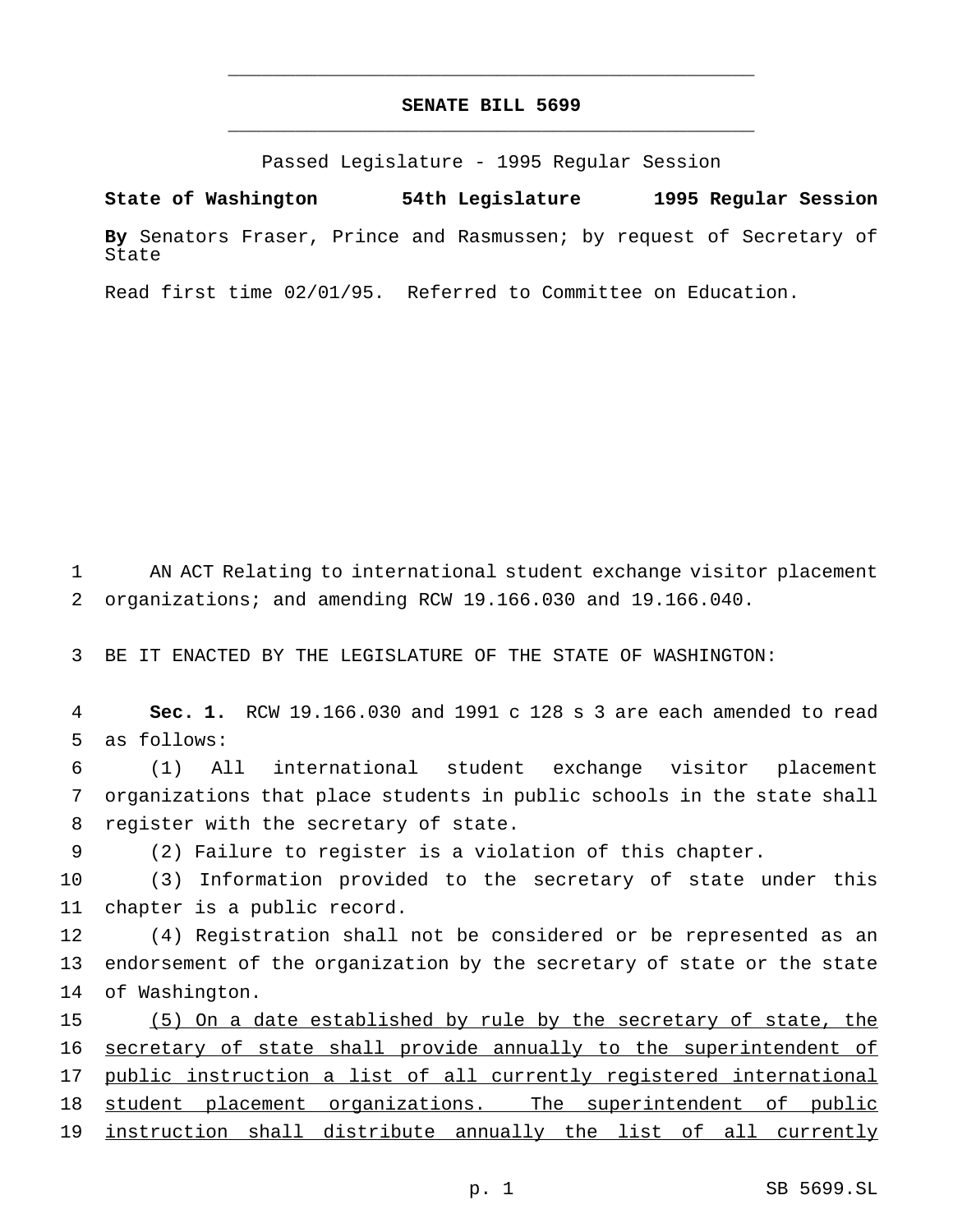registered international student placement organizations to all

Washington state school districts.

 **Sec. 2.** RCW 19.166.040 and 1991 c 128 s 5 are each amended to read as follows:

 (1) An application for registration as an international student exchange visitor placement organization shall be submitted in the form prescribed by the secretary of state. The application shall include: (a) Evidence that the organization meets the standards established

by the secretary of state under RCW 19.166.050;

 (b) The name, address, and telephone number of the organization, its chief executive officer, and the person within the organization who 12 has primary responsibility for supervising placements within the state; (c) The organization's unified business identification number, if any;

 (d) The organization's United States Information Agency number, if any;

 (e) Evidence of council on standards for international educational travel listing, if any;

 (f) Whether the organization is exempt from federal income tax; and (g) A list of the organization's placements in Washington for the previous academic year including the number of students placed, their home countries, the school districts in which they were placed, and the length of their placements.

 (2) The application shall be signed by the chief executive officer of the organization and the person within the organization who has primary responsibility for supervising placements within Washington. If the secretary of state determines that the application is complete, the secretary of state shall file the application and the applicant is registered.

 (3) International student exchange visitor placement organizations that have registered shall inform the secretary of state of any changes in the information required under subsection (1) of this section within thirty days of the change.

34 (4) Registration ((under this chapter is valid for one year. The 35 registration may be renewed annually)) shall be renewed annually as 36 established by rule by the office of the secretary of state.